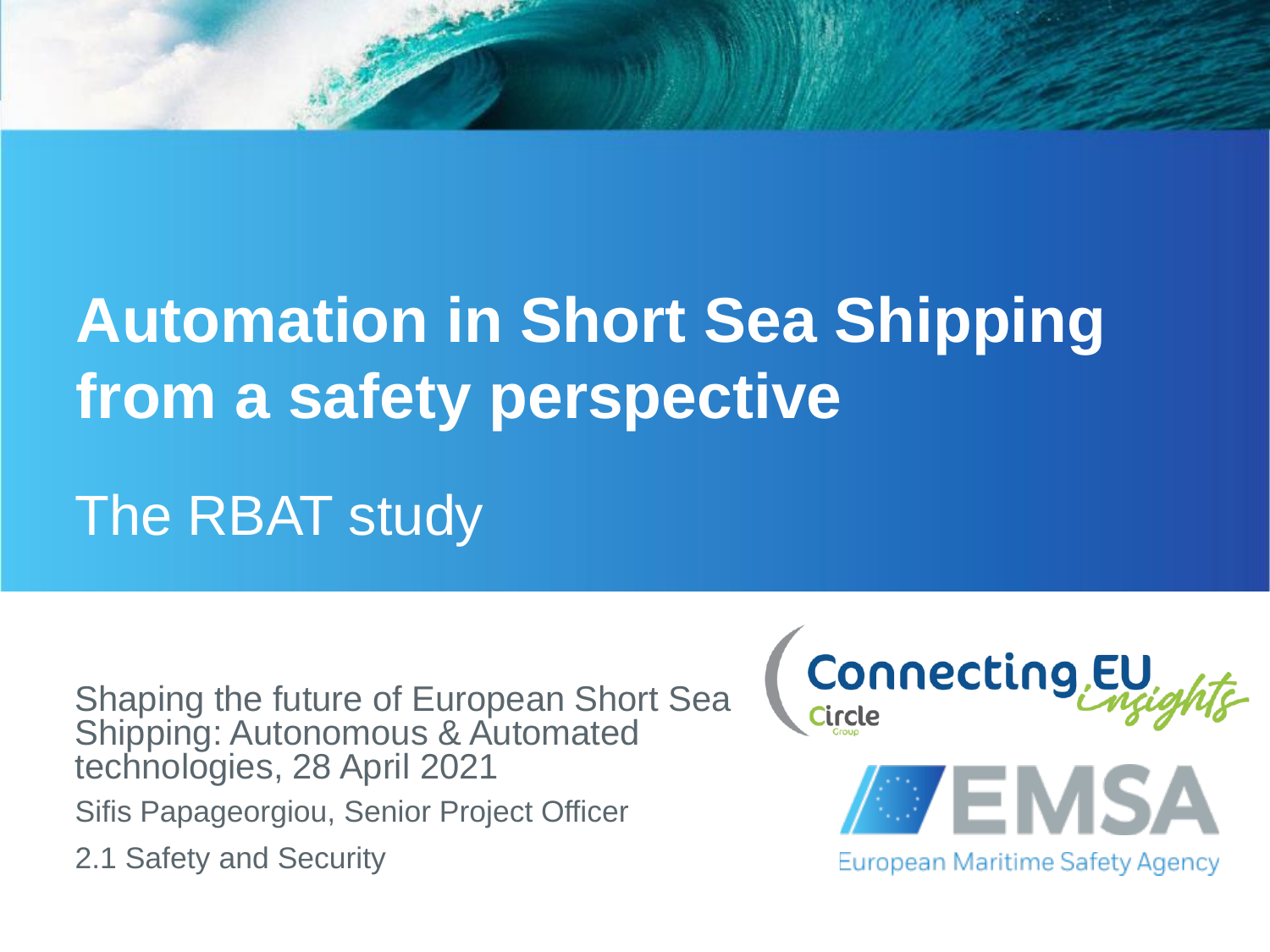"*There is a growing interest in various applications of automation, among which may be mentioned:*

*(a) Propelling machinery;*

(b) auxiliary machi<sup>ner</sup> **including deck mathematical machinery** ( *(c) cargo handling* and cargo *preservation*; *(d) navigation and* direction and direction and direction of the second direction of  $\sim$ *(e) communication (f)* other miscellane  $\left| \begin{array}{cc} \frac{1}{2} & \frac{1}{2} & \frac{1}{2} & \frac{1}{2} & \frac{1}{2} & \frac{1}{2} & \frac{1}{2} & \frac{1}{2} & \frac{1}{2} & \frac{1}{2} & \frac{1}{2} & \frac{1}{2} & \frac{1}{2} & \frac{1}{2} & \frac{1}{2} & \frac{1}{2} & \frac{1}{2} & \frac{1}{2} & \frac{1}{2} & \frac{1}{2} & \frac{1}{2} & \frac{1}{2} & \frac{1}{2} & \frac{$ 

MSC VIII/11 9 March **1964**





AUTOMATION IN SEIPS

1. The Council, at its eighth session in May 1963, asked the Secretary-General to collect from governments technical data in regard to automation.

2. As this matter is of a technical nature, the Committee is invited to give consideration to the various aspects of the problem. In particular, the Committee is requested to indicate what type of information should be sought from governments; how it is to be collated; and what further action, including possible studies either within the Secretariat or by a subsidiary body of the Committee, should be undertaken.

For the purpose of this paper, it is not intended to discuss either the various processes of automatics, or its social immlications.

#### Automation - Definition

5. Generally speaking, "automation" refers to those processes In which machines - often including electronic controls - adjust and control their own performance with little or no human intervention, once the operation is started.



WAENSA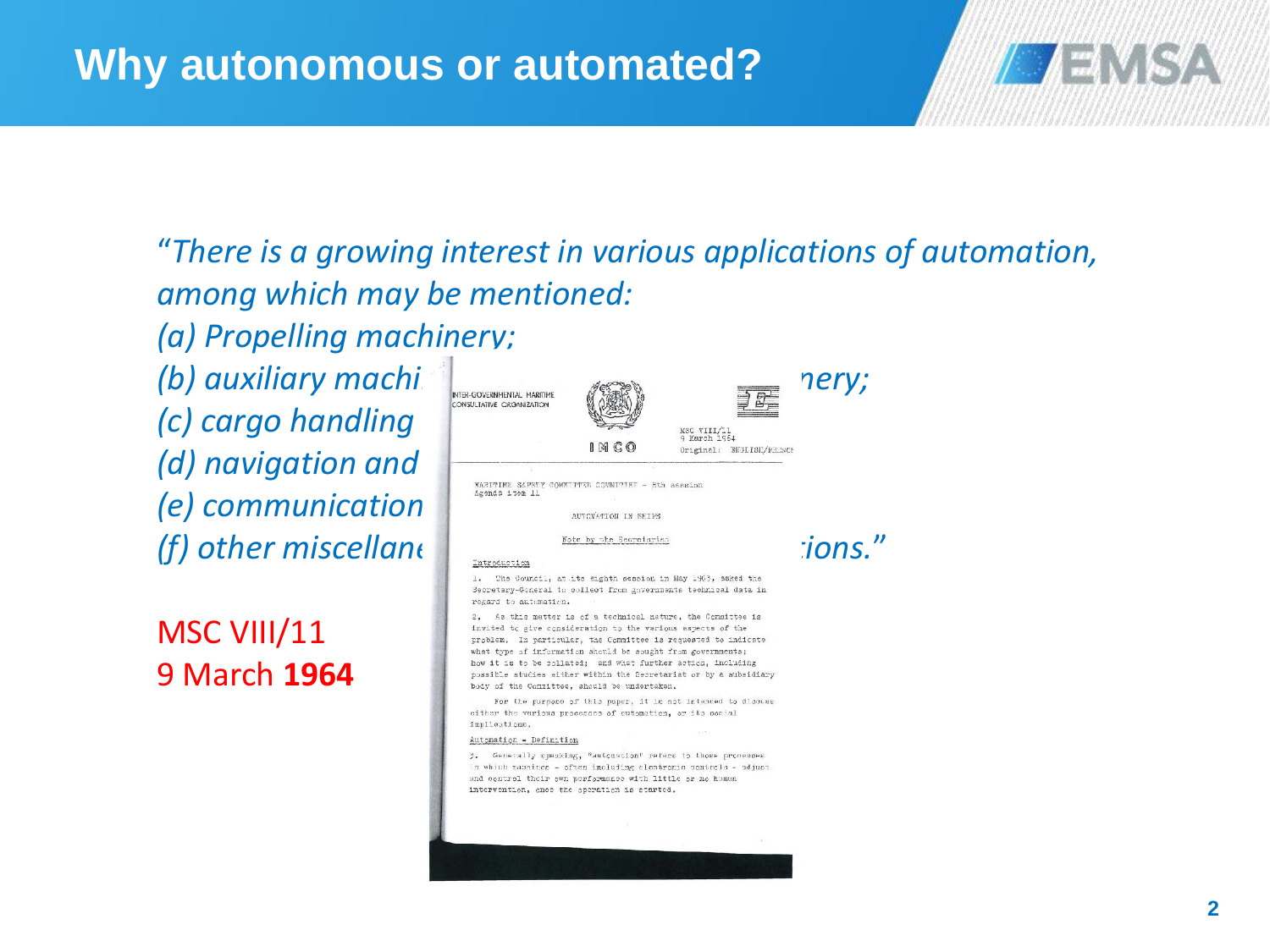#### Aspirations of

- Improved safety;
- Improved sustainability;
- Financial benefits

#### Is it safe enough? How do we prove it?

- EMSA's activities on MASS
- The Short Sea Shipping case

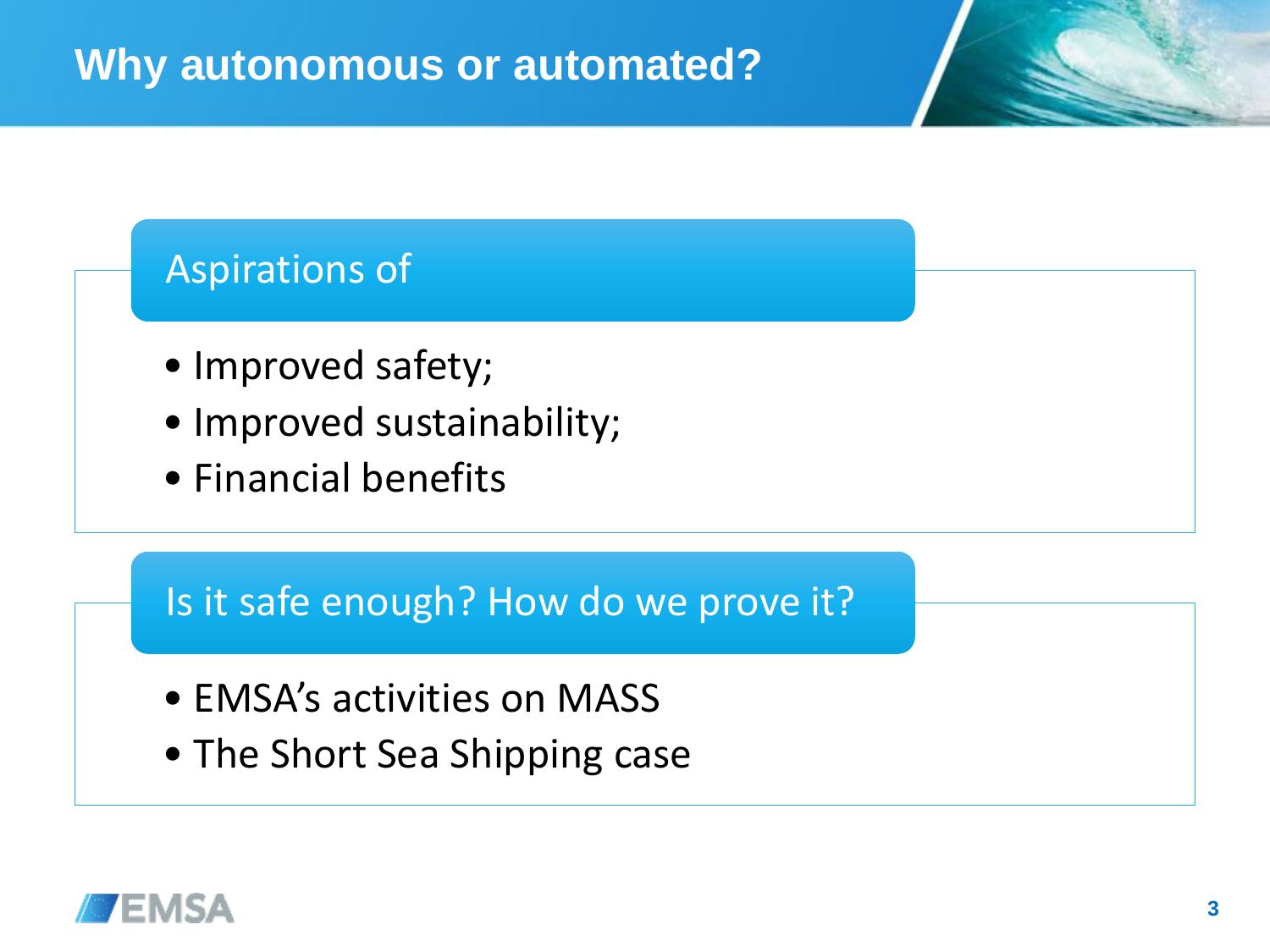| <b>SAFEMASS study</b>                             | <b>Working on</b><br>appropriate digital<br>services                   |
|---------------------------------------------------|------------------------------------------------------------------------|
|                                                   |                                                                        |
| <b>Involved in the RSE</b><br>on behalf of the EC | <b>Working on</b><br>appropriate<br>competencies for<br><b>RCCs</b>    |
|                                                   |                                                                        |
| <b>Working on</b><br>cybersecurity issues         | Assisting the EC on<br>the operational<br>guidelines on MASS<br>trials |
| <b>RBAT study</b>                                 |                                                                        |

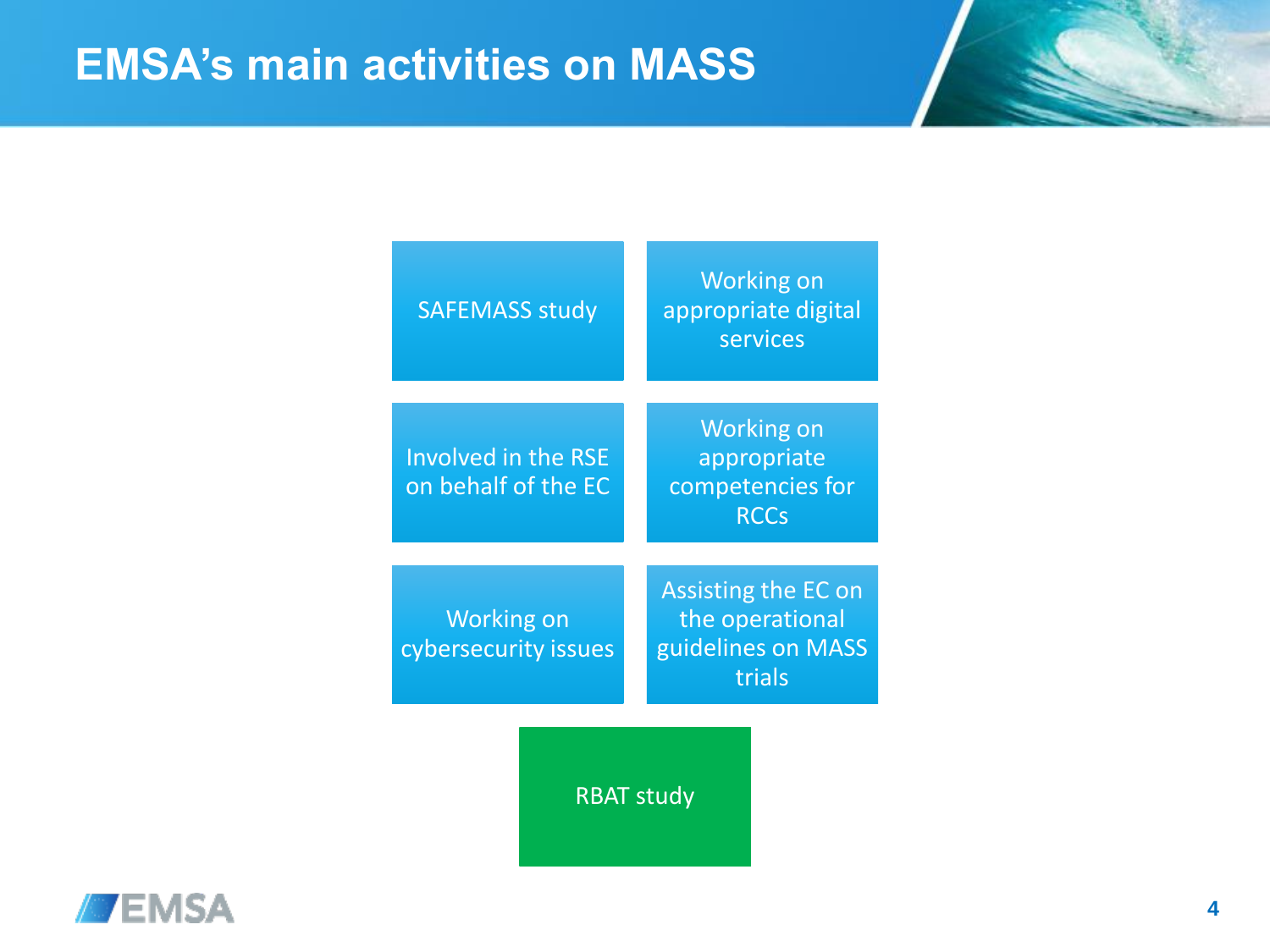

Risk based assessment tool (RBAT): *Risk assess whether introduction of increased or new ways of using automaton is as safe or safer than conventional shipping.*

RBAT is conducted by DNV and is separated in 3 parts:

- 1. Develop the framework for the tool (end 2020 mid 2021)
- 2. Develop the first version of the tool with limited functionality (mid 2021 - mid 2022)
- 3. Develop the complete version of the tool (mid 2022 mid 2023)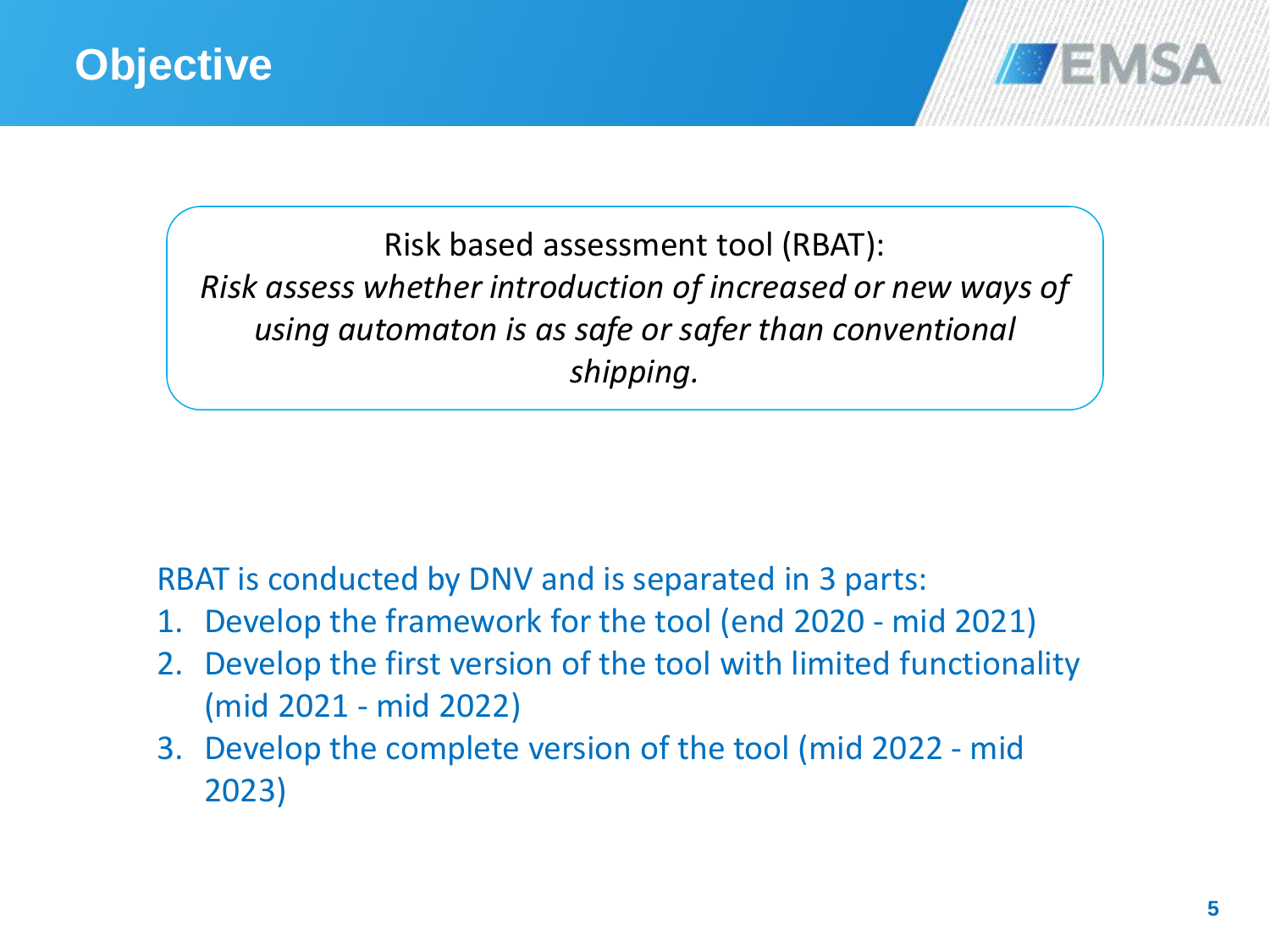

Two approval phases foreseen, RBAT to fit into preliminary approval phase;

Non binary outcome, ambition to identify risks and issues

Facilitate "assessing the assessment"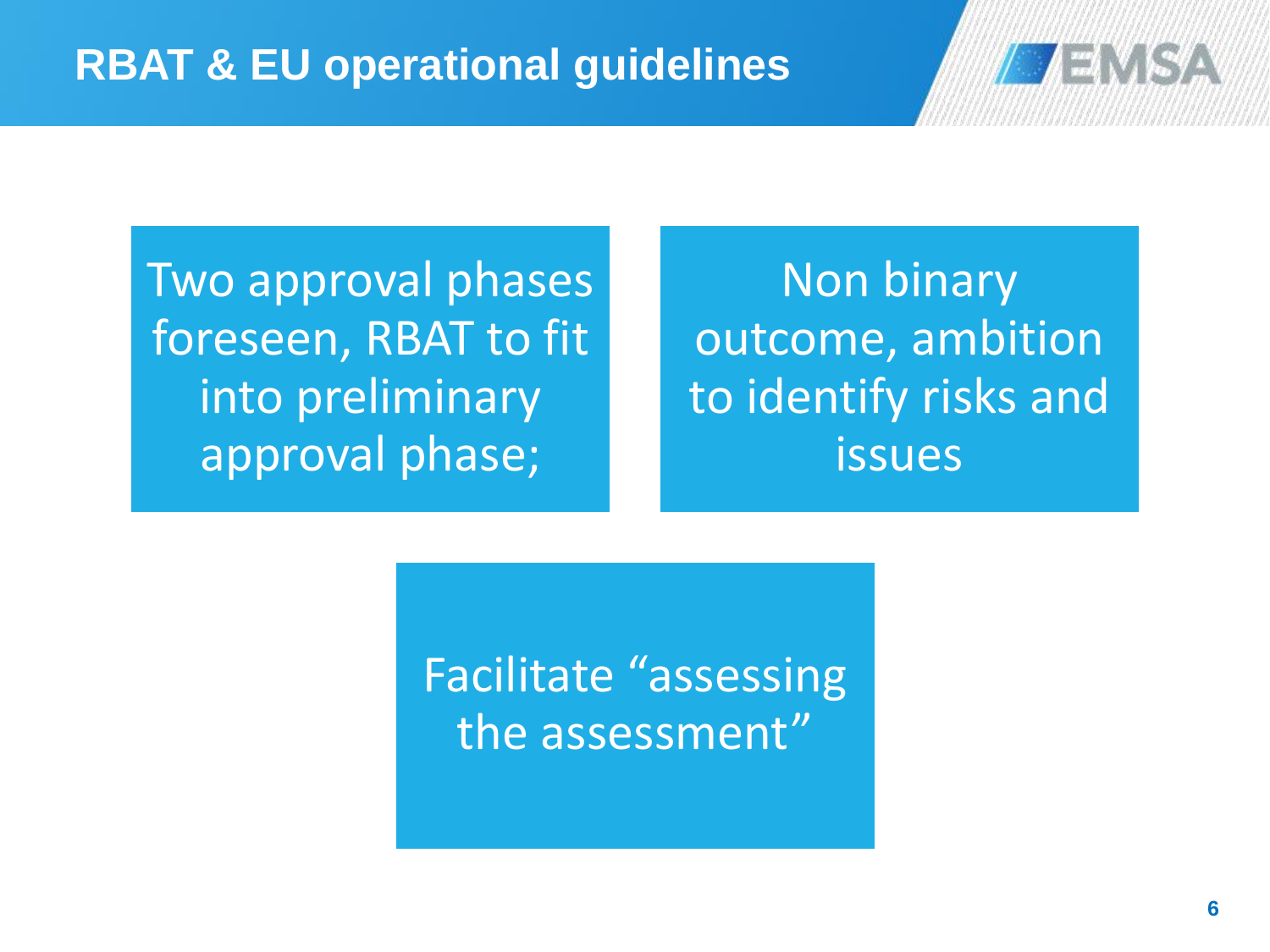## **RBAT framework and tool overview**



**EMSA**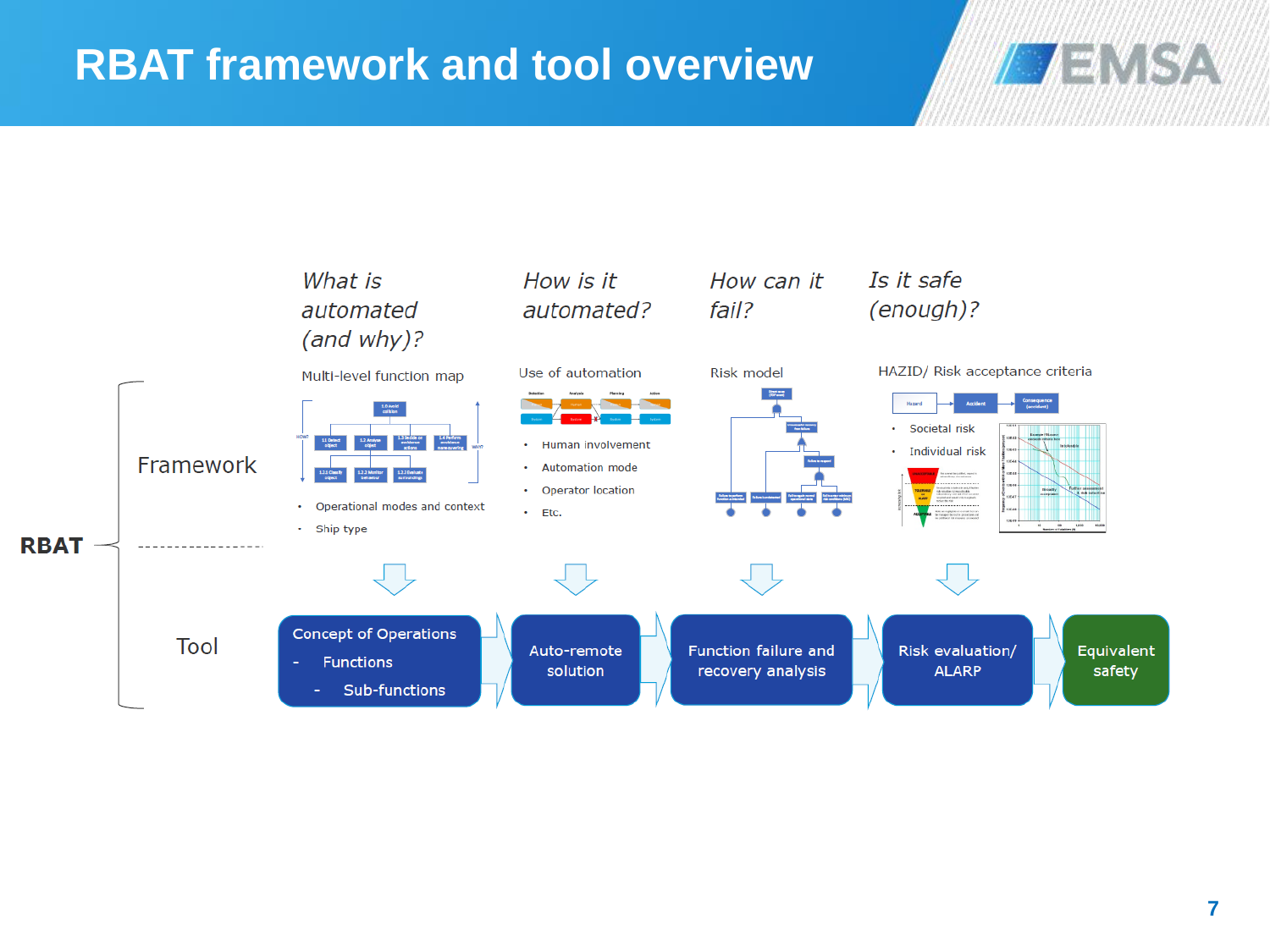

#### The main priority areas of the EC for SSS:

- Administrative simplification.
- Support industry in picking up new technologies for complying with new and stricter environmental legislation.
- Integration of short sea shipping in full logistics chains.

#### Can MASS be the answer?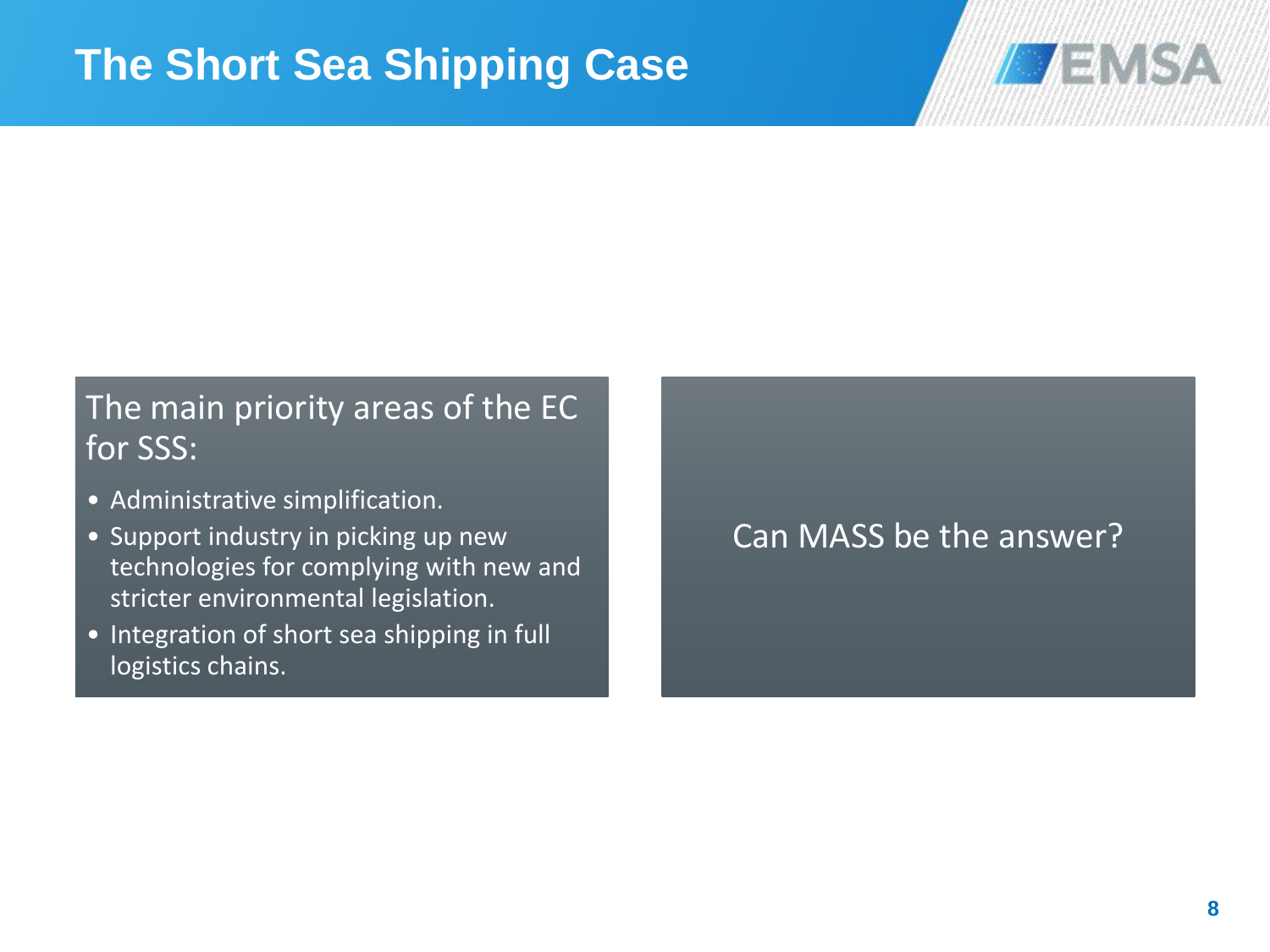



EMSA to continue working on supporting EU MS and the EC on MASS;



RBAT expected to standardise the early stages of the approval process of MASS concepts;



SSS is going to be the first field of application of advanced automation



Automation is the means, not the goal